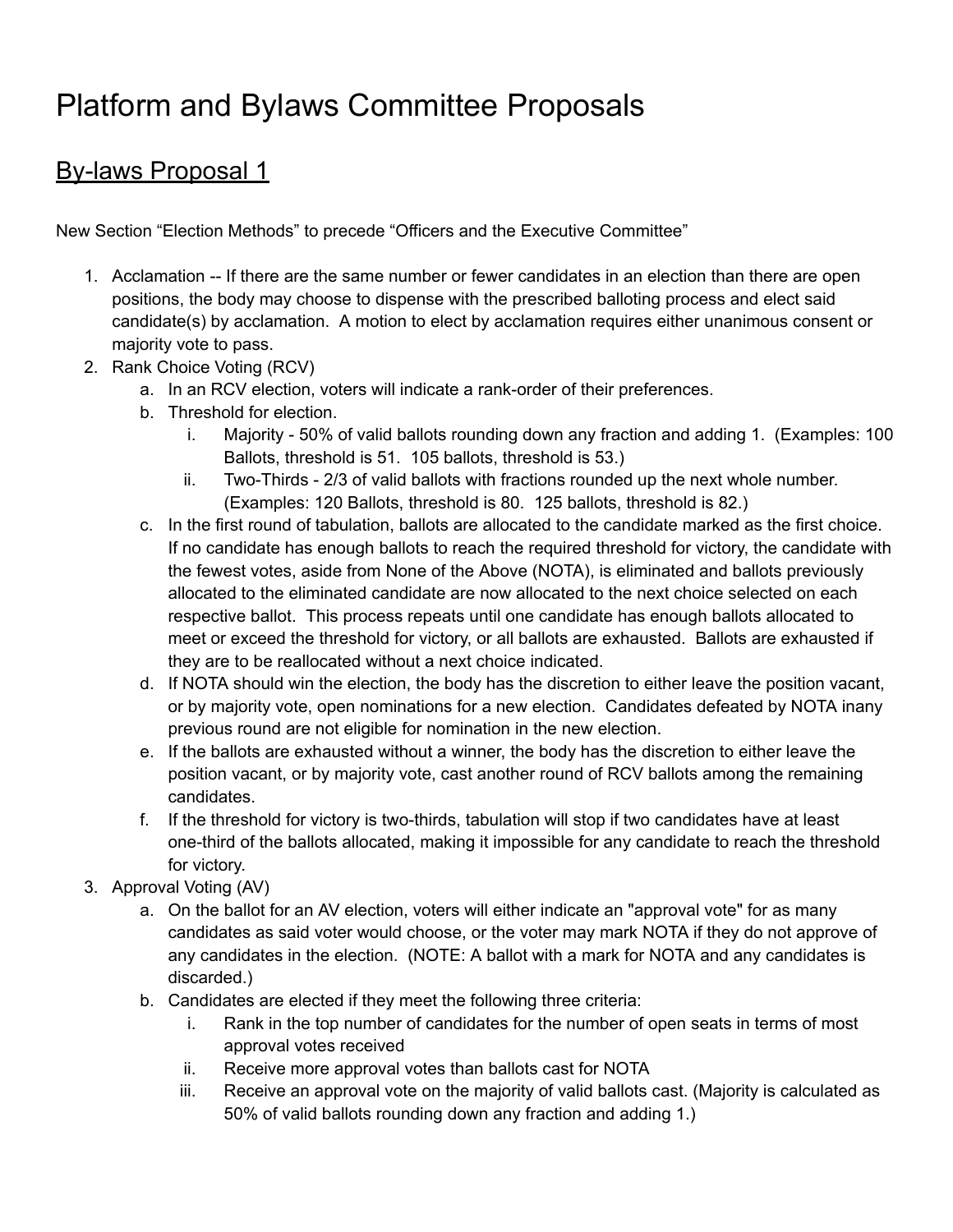- c. In the event of a tie where there are fewer remaining seats than tied candidates, the body shall add one additional round of voting for the remaining candidates where voters may vote for as many candidates as there are remaining seats.
- d. In the event seats remain open after a ballot, the body may open a process for new nominees, and hold another approval voting election to fill the number of remaining seats. Nominated candidates are not eligible for subsequent AV elections if they received fewer approval votes than cast for NOTA on any previous AV ballot for the office. If no further election rounds are held, these positions are deemed vacant.

5.6. The election of officers will use the Rank Choice Voting Process. Convention Delegates will vote by secret ballot.

5.7 The Approval Voting (AV) process will be used for electing up to 8 At-large Executives. Convention Delegates will vote by secret ballot.

In the event seats remain open after a ballot, the convention may open the floor to new nominees, and another approval voting election will be held to fill the number of remaining seats. Nominated candidates are not eligible for subsequent AV ballots if they received fewer approval votes than cast for NOTA on any previous AV ballot. If the convention declines to reopen the floor to further nominations, these seats may be filled according to section 5.9. If there are a number of candidates receiving equal votes but ranked where there are not open seats for all such candidates, there shall be one additional ballot listing all tied candidates and voters may vote for as many candidates as there are remaining open seats.

**6.2.** Nomination and Election: Judicial Committee members shall be nominated from the floor at convention and shall be elected using the Approval Voting (AV) method. The election of 2 members shall be held in the odd numbered years, and 3 members shall be held in even numbered years. No more than 2 Executive Committee members may be members of the Judicial Committee. The members of the Judicial Committee shall select the Chair of the Judicial Committee. The newly elected members shall take office immediately upon the close of the convention. A member may serve successive terms. Judicial Committee members must be Party members for at least one year preceding their election. None of the above (NOTA) shall automatically be an option on all ballots.

In the event seats remain open after a ballot, the convention may open the floor to new nominees, and another approval voting election be held to fill the number of remaining seats. Nominated candidates are not eligible to be candidates if they received fewer approval votes than votes cast for NOTA on any ballot. If the convention declines to reopen the floor to further nominations, these seats remain unfilled.

*Passed unanimously by the Platform and Bylaws Committee*

### PBC Bylaws Proposal 2

Reorganize Officers, Directors, and At-Large Executives

5.1. Officers:

- 1. The Chair; who shall preside at the meetings.
- 2. The Vice Chair; who shall preside in the absence of the Chair.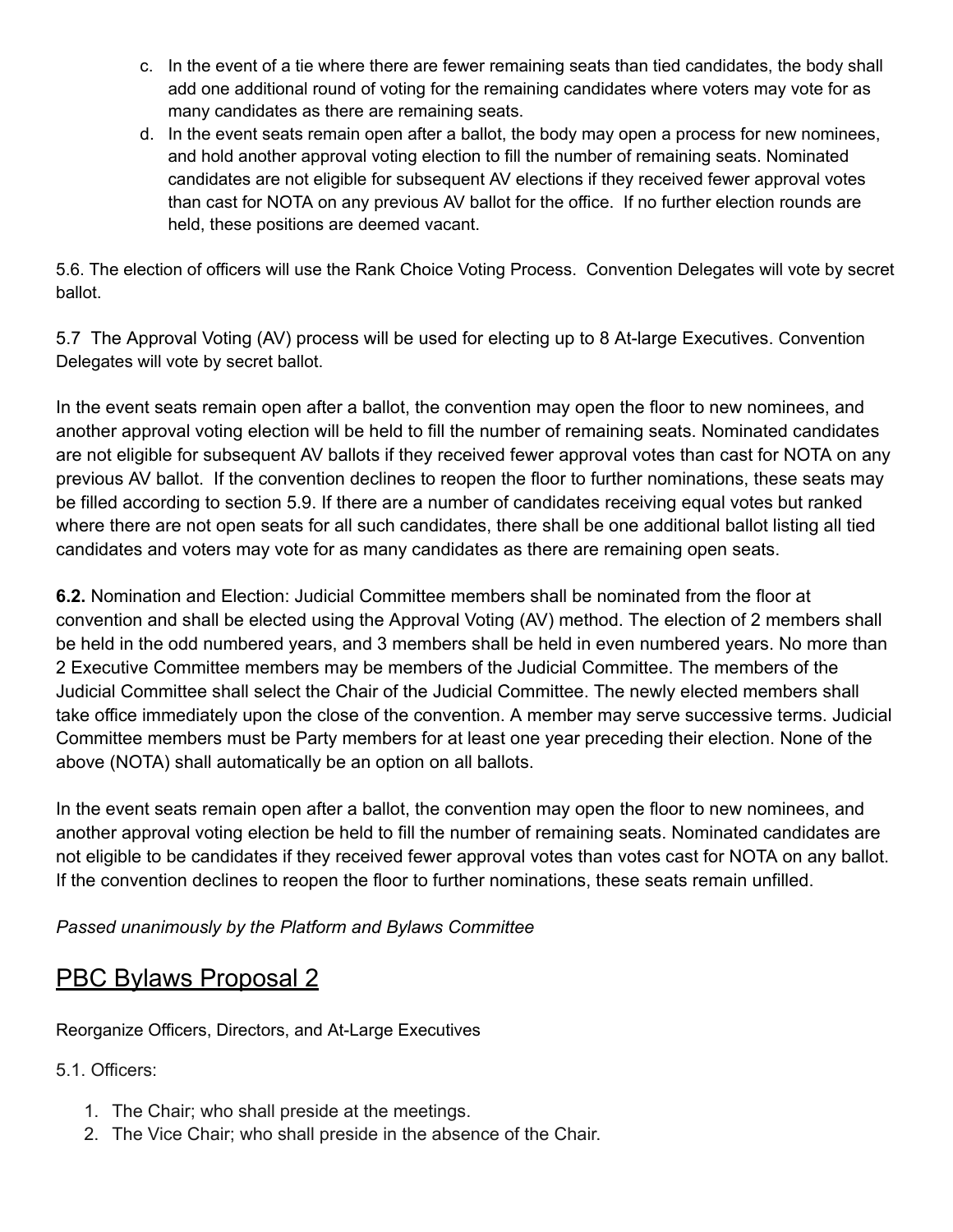- 3. The Secretary; who shall keep record of the proceedings of the meetings. At each meeting the Secretary shall present the minutes of the previous meeting for approval.
- 4. The Treasurer; who shall receive all monies paid to the Libertarian Party of Minnesota and shall deposit same in such bank as shall have been designated by the Executive Committee, and who may appoint a designee(s) to perform these functions with the approval of the Executive Committee. The Treasurer shall present a written report whenever at least two executives so request; in addition, the Treasurer shall present a written report to the Executive Committee on at least a quarterly basis. Expenditure of funds shall be made only in accordance with the decisions of the Executive Committee.

### (New section) Directors

- 5. The Political Director; who shall be responsible for all party activities related to fielding candidates and getting them on the ballot. The Political Director is also responsible for tracking legislation and helping move public policy in a Libertarian direction.
- 6. Communications Director; who shall develop and implement the communications strategy and oversee all communication channels for the Party. They are responsible for recruiting and managing communications volunteers.

5.2. At-Large Executives: Up to six voting members At Large are authorized to be elected in convention to the Executive Committee.

5.4. Term of Office: Executives The Chair, Vice-chair, and Political Director shall be elected for a term of two years. Remaining officers, directors, and executives shall be elected for a term of 1 year.

5.5. Nomination and Election: Executives shall be nominated from the floor at convention and shall be elected by majority vote of the delegates. The election of the Chair, Vice-chair, and Political Director shall take place every two years during conventions held in odd-numbered years. Elections for remaining officers, directors, and the Executive Committee shall be held every year. Voting shall be by secret ballot and shall utilize the Ranked Choice Voting (RCV) Process. All candidates wishing to have their name placed in nomination, shall file notice of their intent by the time established by the Convention Committee. Candidates for Executive Committee shall be current members of the Libertarian Party of Minnesota and shall not hold a leadership position in another party's name. All candidates for Executive Committee shall be required to have been a member of the Libertarian Party of Minnesota at least 45 days prior to the convention. None of the above (NOTA) shall automatically be an option on all ballots.

5.9. After balloting has ended, if the offices of the Chair, Vice Chair, Secretary, Treasurer, Political Director, and/or Communications Director are unfilled, the outgoing Executive Committee shall meet within ten days following the end of the convention and fill those offices that are vacant. If after balloting has ended, there are fewer than four At-Large Executives, the outgoing Executive Committee shall meet within ten days following the end of the convention and fill the number of offices required to bring the number of At-Large Executives to four.

### The following changes to bylaws 5.6 and 5.7 will be part of this proposal IF the proposal on Voting **Rules FAILS.**

5.6. When two or more candidates are on the ballot for Chair, Vice Chair, Secretary, Treasurer, Political Director, or Communications Director, during each round of the RCV process the candidate with the fewest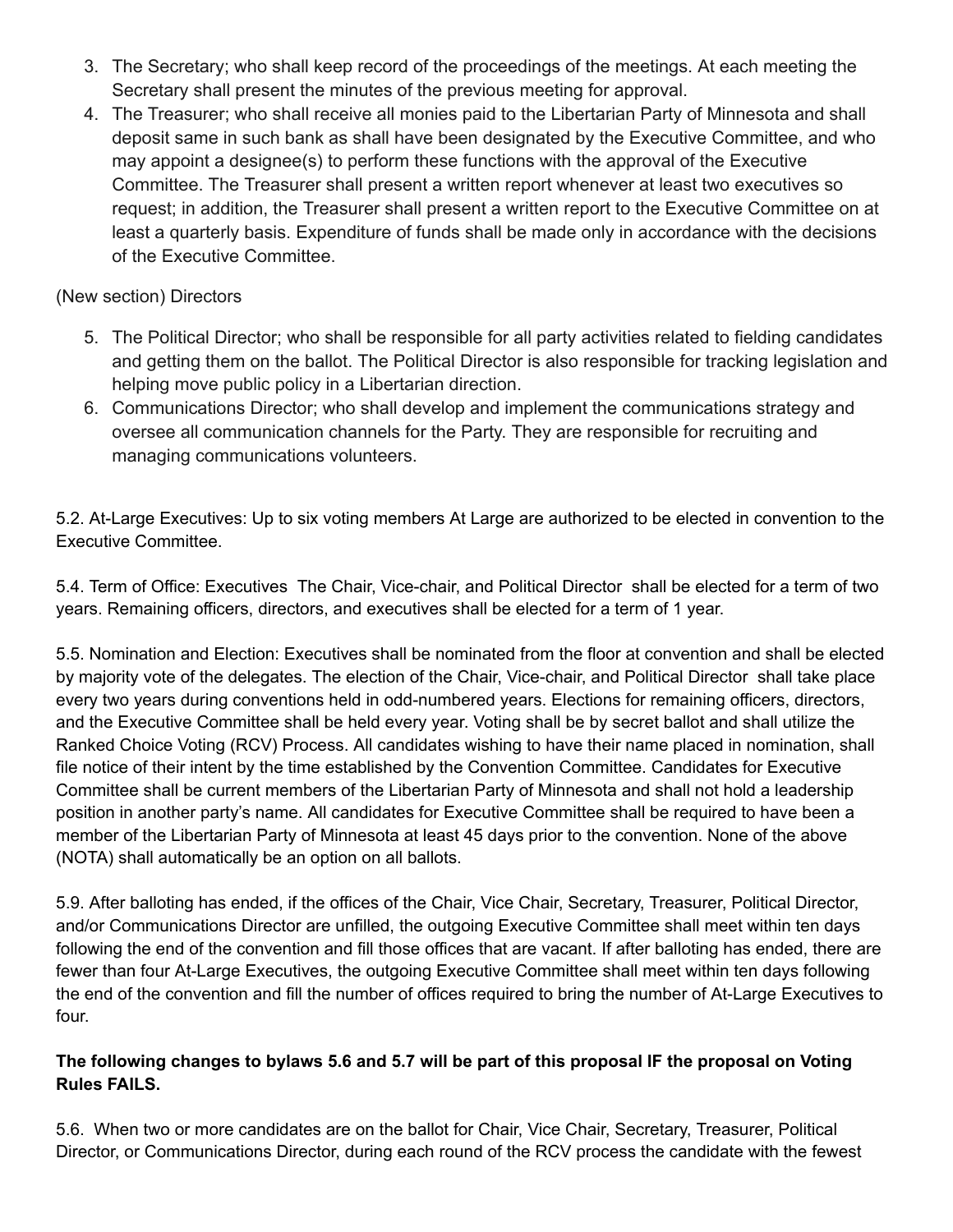votes shall be removed from the ballot and any ballots cast shall be allocated to the next choice selected on each respective ballot, if applicable. In case of a tie for last place in any round, all candidates who are tied with the fewest votes shall be eliminated. The option of NOTA shall remain on all ballots.

5.7. The Approval Voting (AV) process will be used for electing up to 6 At-large Executives. Convention delegates May cast an 'approval vote' for as many different candidates as they choose, or they may cast one selection for NOTA. Candidates are elected as Executive At-Large if they meet the following two criteria:

- 1. Rank in the top number of candidates for the number of open seats in terms of the most approval votes received
- 2. Receive more approval votes than ballots cast for NOTA

In the event seats remain open after a ballot, the convention may open the floor to new nominees, and another approval voting election will be held to fill the number of remaining seats. Nominated candidates are not eligible for subsequent AV ballots if they received fewer approval votes than cast for NOTA on any previous AV ballot. If the convention declines to reopen the floor to further nominations, these seats may be filled according to section 5.9. If there are a number of candidates receiving equal votes but ranked where there are not open seats for all such candidates, there shall be one additional ballot listing all tied candidates and voters may vote for as many candidates as there are remaining open seats.

### The following changes to bylaws 5.6 and 5.7 will be part of this proposal IF the proposal on Voting **Rules PASSES.**

5.7. The Approval Voting (AV) process will be used for electing up to 6 At-large Executives

*Passed unanimously by the Platform and Bylaws Committee*

## PBC Bylaws Proposal 3

New Section "Platform and Bylaws Committee" to precede Judicial Committee

Purpose: To ensure consistent review of the party's Platform and Bylaws and offer change proposals for each annual convention as needed.

- 1. Platform and Bylaws Committee members shall be elected for a term of one year
- 2. Candidates for the committee shall be nominated from the floor at convention and elected using the Approval Voting method. The convention will elect up to four candidates for this committee. Delegates will vote by secret ballot.
- 3. In addition to the committee members elected at convention, the Party Chair, Vice-Chair, and Political Director are also full members of this committee.
- 4. The committee shall select its Chair among the members elected at convention.
- 5. The Platform and Bylaws committee will work with the Convention Committee to ensure advance publication of all change proposals prior to party conventions.
- 6. All additions, modifications, and deletions to the platform presented by the Platform and Bylaws Committee are still subject to approval by convention delegates with thresholds for adoption at ⅔ (per Section 7.4 and Robert's Rules of Order) or 80% in the case of proposals involving the Statement of Principles. (Per Section 2.4.)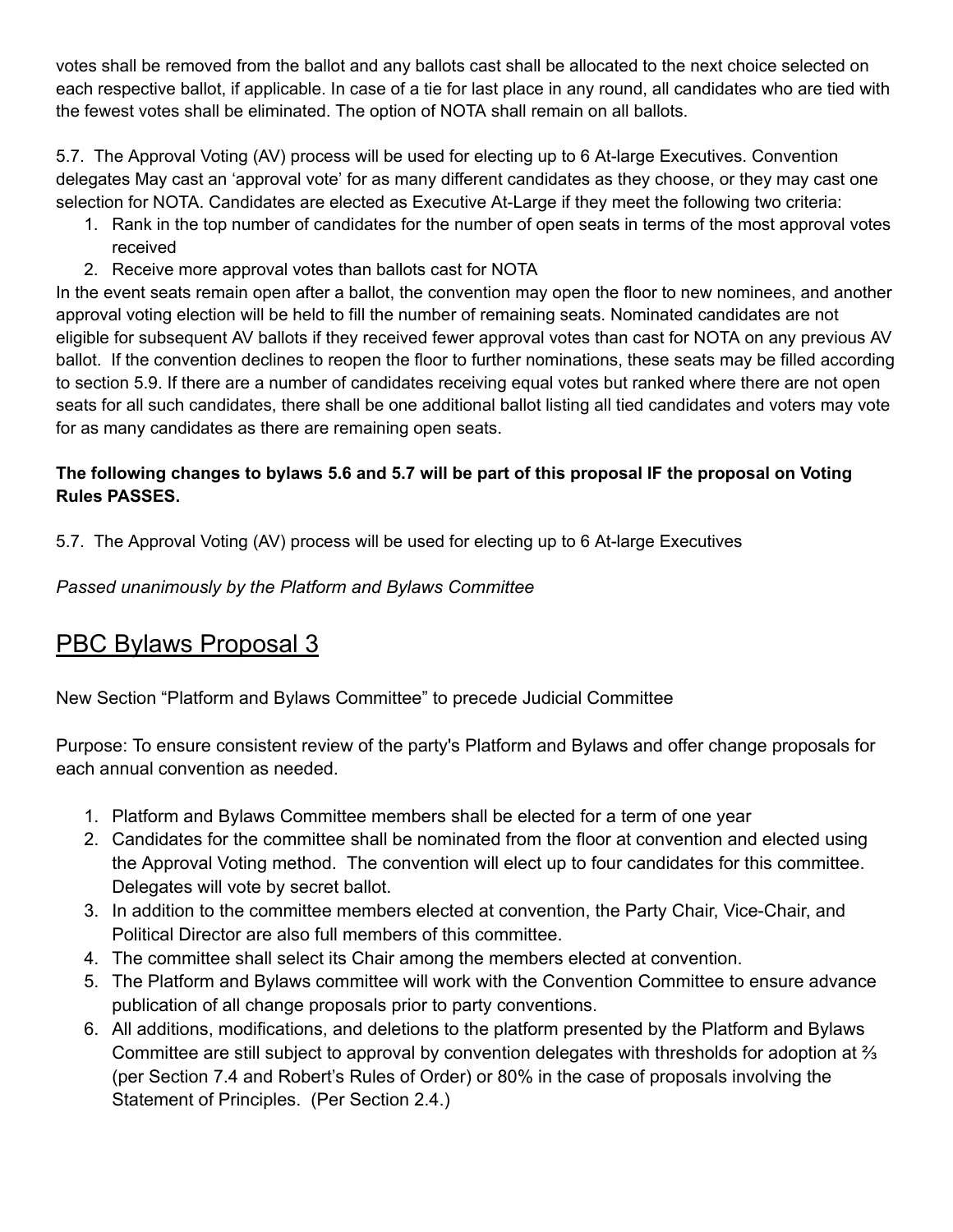**This proposal will use this substitute wording for points 2 and 3 IF the proposal to Reorganize Officers, Directors, and At-Large Executives DOES NOT PASS WITH PROVISION to establish the Political Director position:**

2. Candidates for the committee shall be nominated from the floor at convention and elected using the Approval Voting method. The convention will elect up to five candidates for this committee. Delegates will vote by secret ballot.

3. In addition to the committee members elected at convention, the Party Chair and Vice-Chair are also full members of this committee.

### **The following language will be added to point 2 of this proposal IF the proposal on Voting Rules DOES NOT PASS WITH PROVISION to establish Approval Voting,:**

Candidates are elected if they meet the following two criteria:

- 1. Rank in the top number of candidates for the number of open seats in terms of most approval votes received
- 2. Receive more approval votes than ballots cast for NOTA

In the event seats remain open after a ballot, the convention may open the floor to new nominees, and another approval voting election be held to fill the number of remaining seats. Nominated candidates are not eligible to be candidates if they received fewer approval votes than votes cast for NOTA on any previous ballot. If the convention declines to reopen the floor to further nominations, these seats remain unfilled.

*Passed unanimously by the Platform and Bylaws Committee*

## PBC Bylaws Proposal 4

Changes to Section on Affiliates

10.1. Affiliates may obtain and maintain Formation status under the following conditions:

- 1. To become an Affiliate In Formation, the affiliate shall represent a regional area of Minnesota, shall enact their own bylaws not inconsistent with the Statement of Principles, and shall express their intent to be affiliated with the Libertarian Party of Minnesota. The Executive Committee shall agree to accept the Affiliate In Formation by a majority vote.
- 2. To remain in formation, the affiliate shall consist of at least four active members, shall hold at least four meetings or events per year, and shall send a representative to the annual convention. Affiliates in Formation shall not be eligible to represent their affiliate on the Executive Committee.
- 3. Those holding leadership positions in an Affiliate in Formation shall be members of the Libertarian Party of Minnesota. Members of the Libertarian Party of Minnesota who reside within an affiliate's district shall also be members of their regional affiliate and thus be eligible to seek that affiliate's leadership positions and vote at its conventions.
- 4. Affiliates in formation shall hold an annual convention each calendar year for the purpose of electing such leadership and conducting affiliate business. An affiliate convention shall not coincide with the state convention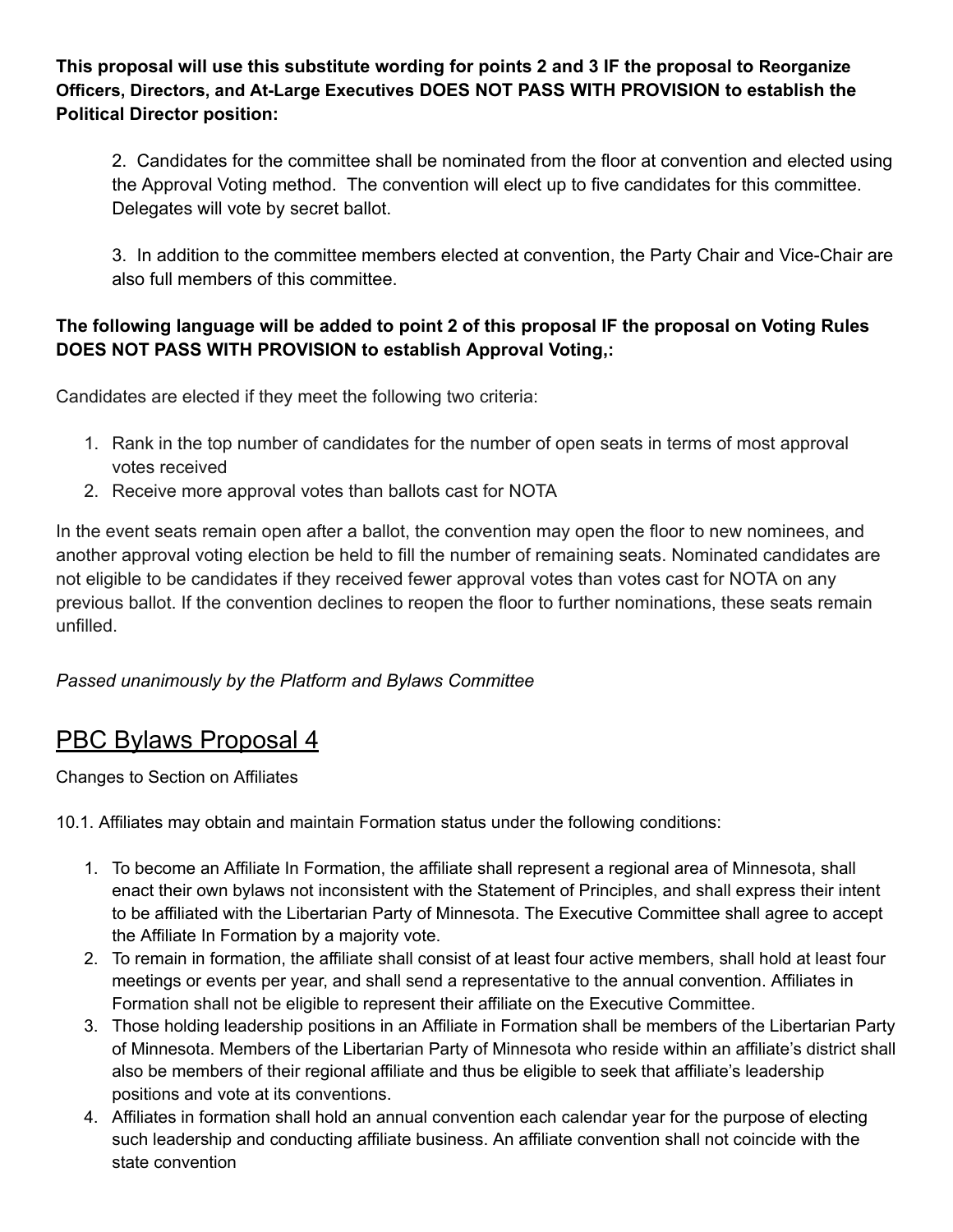- 10.2. Active Affiliates shall meet the same requirements as Affiliates in Formation with the following additions:
	- 1. The Executive Committee shall agree to accept the affiliate as Active by a majority vote.
	- 2. The affiliate shall consist of at least eight Libertarian Party of Minnesota members with the represented geographical area, shall hold at least four meetings or events per year with five LPMN members in attendance, and shall send a representative to the annual convention and participate in at least four Executive Committee meetings per year. Affiliate meetings quorum shall not be less than five residing members with chair or vice chair presence required. Active Affiliates shall be eligible to represent their affiliate on the Executive Committee in a manner chosen by the affiliate.
	- 3. Those holding leadership positions in an Active Affiliate shall be members of the Libertarian Party of Minnesota. Members of the Libertarian Party of Minnesota who reside within an affiliate's area shall also be members of their regional affiliate and thus be eligible to seek that affiliate's leadership positions and vote at its conventions.
	- 4. Active affiliates shall hold an annual convention each calendar year for the purpose of electing such leadership and conducting affiliate business. An affiliate convention shall not coincide with the state convention

10.3. Affiliates may be of the following types:

Subsidiary: The affiliate may obtain its funding from the state party. Independent: The affiliate shall obtain its own funding and maintain a Treasurer position.

10.4 Sunrise Clause

The changes to sections 10.1 - 10.3 of this proposal take effect on 31 March 2023 and the Sunrise Clause 10.4 is to be stricken from the bylaws at that time.

### *Passed by 2-1 majority by the Platform and Bylaws Committee*

### PBC Bylaws Proposal 5

#### Changes to Membership

4.1. Suspension or Termination of Membership: The Executive Committee or assembled delegates at Convention may, by 3/4 vote, suspend or terminate the membership of any member who by action or advocacy, contradicts the Statement of Principles. The member may appeal his termination or suspension to the Judicial Committee. All membership suspensions or terminations enacted by the Executive Committee must be ratified by 3/4 majority of the Judicial Committee within 30 days unless such right to ratification is waived by the suspended or terminated member. Should the Judicial Committee fail to act within 30 days, the suspension or termination is null and void. A terminated or suspended member may appeal the termination or suspension to the assembled delegates at a subsequent Convention and be reinstated by majority vote.

4.2. A member holding leadership position(s) whose membership has expired shall automatically lapse from those position(s), provided that reasonable notice is given, and whereupon after prompt renewal their position(s) shall be retained as if no lapse had occurred.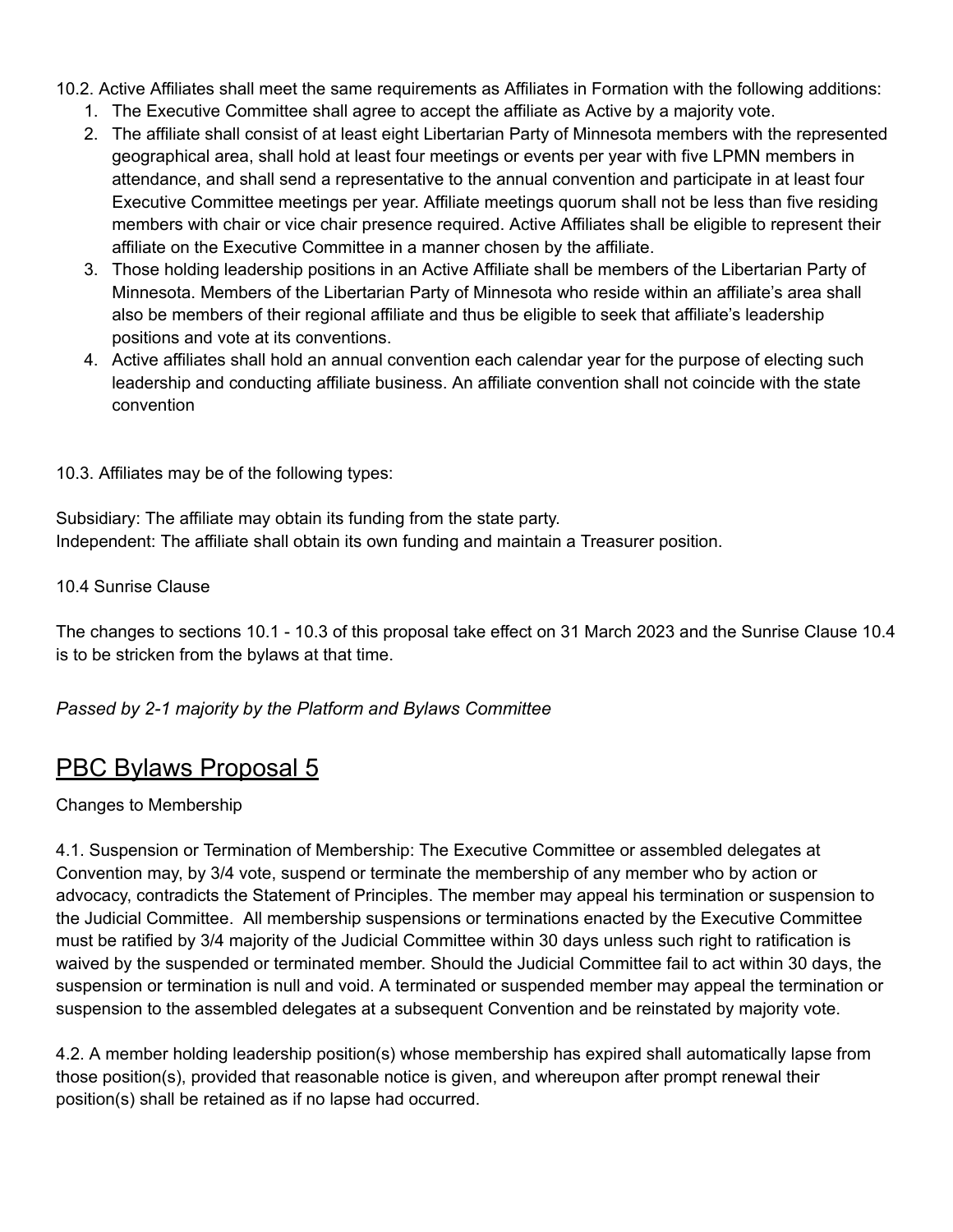4.3 A mechanism for establishing or renewing membership to the LPMN via the LPMN website shall always be available. Should temporary technical difficulties arise making online membership establishment or renewal impossible, the website shall be updated by the Executive Director, IT Director, or a designee, to direct new and renewing members to an alternate means of contact.

6.4. The jurisdiction of the Judicial Committee is limited to the following matters:

- 1. Any challenge brought by a Party member to an Executive Committee decision alleged to be inconsistent with the Statement of Principles or the Bylaws.
- 2. Any challenge brought by a Party member to the validity of an Executive Committee resolution.
- 3. Any challenge brought by an Officer or Executive to their removal from their position.
- 4. Any challenge brought by a Party member to a decision not to seat them as a delegate at a state convention.
- 5. Any challenge brought by a Party member to the removal of an affiliate.
- 6. Any challenge brought by a Party member to the Executive Committee's withdrawal of a candidate's nomination.
- 7. Ratification of an Executive Committee's removal of a member.Any challenge brought by a Party member to an Executive Committee's decision to suspend or terminate their membership.
- 8. Challenges brought within an affiliate on matters equivalent to the above.

*Passed unanimously by the Platform and Bylaws Committee*

### PBC Bylaws Proposal 6

Changes regarding executive committee eligibility.

5.5. Nomination and Election: Executives shall be nominated from the floor at convention and shall be elected by majority vote of the delegates. The election of the Chair and Vice Chair shall take place every two years during conventions held in odd-numbered years. Elections for remaining officers and the Executive Committee shall be held every year. Voting shall be by secret ballot and shall utilize the Ranked Choice Voting (RCV) Process. All candidates wishing to have their name placed in nomination, shall file notice of their intent by the time established by the Convention Committee. Candidates for Executive Committee shall be current members of the Libertarian Party of Minnesota, and shall not hold a leadership position in another party's name. All candidates for Executive Committee shall be required to have been a member of the Libertarian Party of Minnesota at least 45 days prior to the convention, exclusive of the date of the convention. The 45 day rule may be suspended by ⅔ of the convention body on an individual basis prior to the election. None of the above (NOTA) shall automatically be an option on all ballots.

5.16. The Executive Committee may remove any of its executives who miss two consecutive regularly scheduled meetings without notifying the Chair, Vice Chair, or Secretary, or who violate Duty of Care, Duty of Loyalty, or Duty of Obedience to the membership of the Libertarian Party of Minnesota. A vote to notify the delinquent executive of their pending removal shall be taken at a regular Executive Committee meeting. If not present, the delinquent executive shall be notified by the Chair, Vice Chair, or Secretary immediately thereafter. A vote to remove the delinquent executive shall be taken at the following regular meeting, and the delinquent executive shall be removed by a ⅔ vote. Failure to exercise this provision shall not limit the right of the Committee to exercise it in the future. A removed executive shall be provided the opportunity to appeal the removal to the Judicial Committee within 30 days of removal.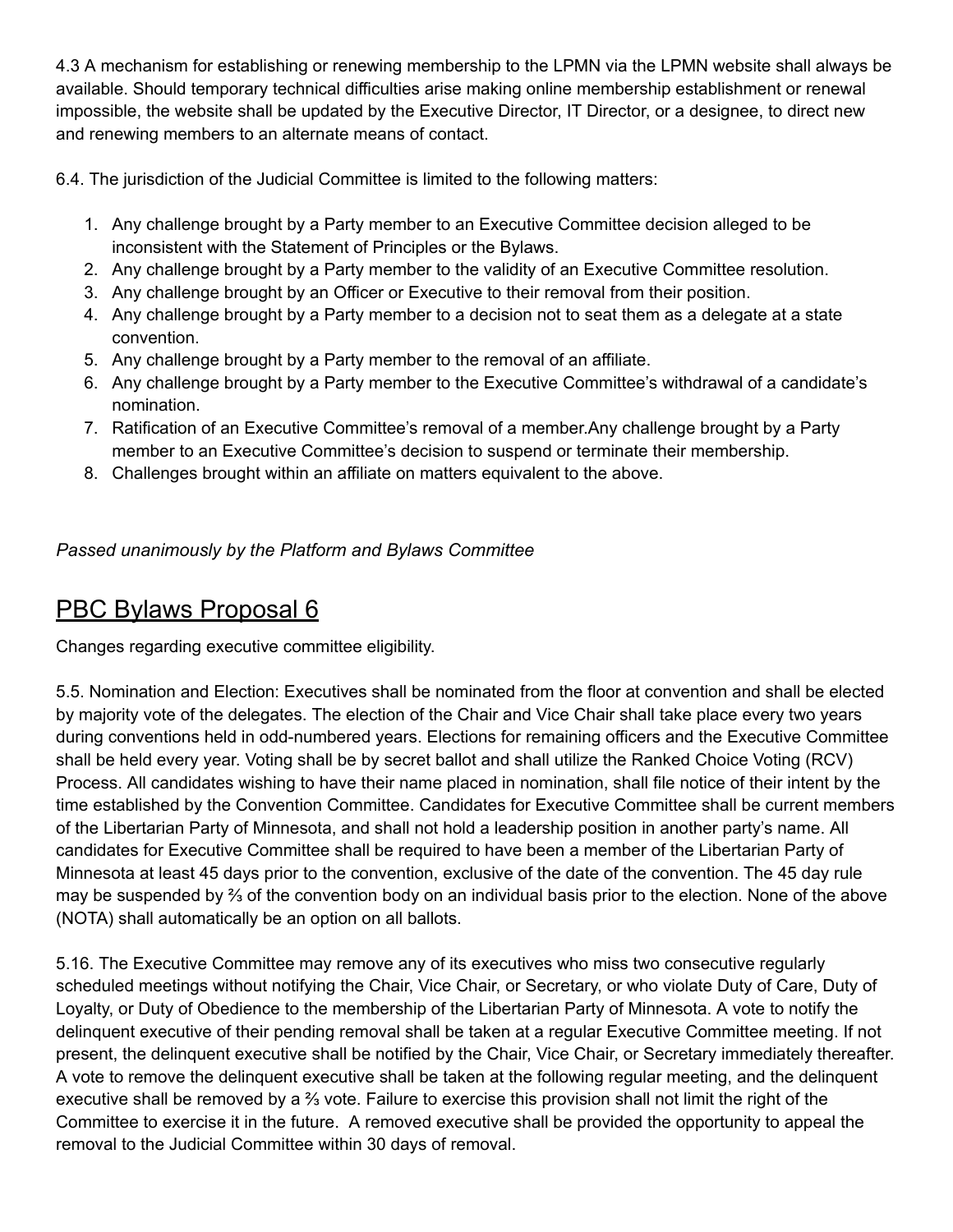## PBC Bylaws Proposal 7

Additions and changes to Convention Rules

7.2. All members of the Libertarian Party of Minnesota who are residents of the state of Minnesota shall be eligible to register to be delegates to the state convention. No one joining the party less than 45 days before the convention may be a delegate until the next convention. Members whose membership has lapsed and been renewed in the intervening period between conventions shall be considered eligible to serve as delegates. The 45-day rule may be suspended by ⅔ of the convention body.

7.3. The convention shall be run by Robert's Rules of Order. The officers of the party shall be the officer of the convention or their assignees.

7.4. The Convention agenda shall include the opportunity to hear and vote upon additions, modification, and deletions to the Platform and Bylaws. Additions, modifications, and deletions to the Platform shall require a two-thirds (2/3) vote of all registered delegates present and voting at the convention, except matters involving the Statement of Principles require an 80% vote for adoption..

7.5. Changes to the Bylaws take effect at the close of convention business unless a later effective date is designated in the text of the bylaw.

7.6 The Bylaws shall be available on the LPMN website as the official record. Bylaws taking effect in the future shall be recorded on the website along with any Bylaw(s) they will be replacing and a note clearly indicating the date the new bylaw will take effect.

8.11 The rules governing candidate nominations and endorsements at convention may be suspended and modified by ⅔ vote of the convention body.

*Passed unanimously by the Platform and Bylaws Committee*

## **PBC Platform Proposal 1**

Modification to Platform plank III.C.9 - Health Care

### 9. Health and Medicine

In order to ensure the best possible health care, we advocate the deregulation of the healthcare industry. Government intervention, restriction, and protectionism in the healthcare industry has driven up costs and decreased the supply of doctors, nurses, technicians, hospitals, and medical insurance. We advocate replacing compulsory or tax supported plans to supply health services or insurance with voluntarily supported efforts.

We affirm the individual right to make one's own decisions regarding health, medicine, and safety is absolute and not subject to government restriction or mandate.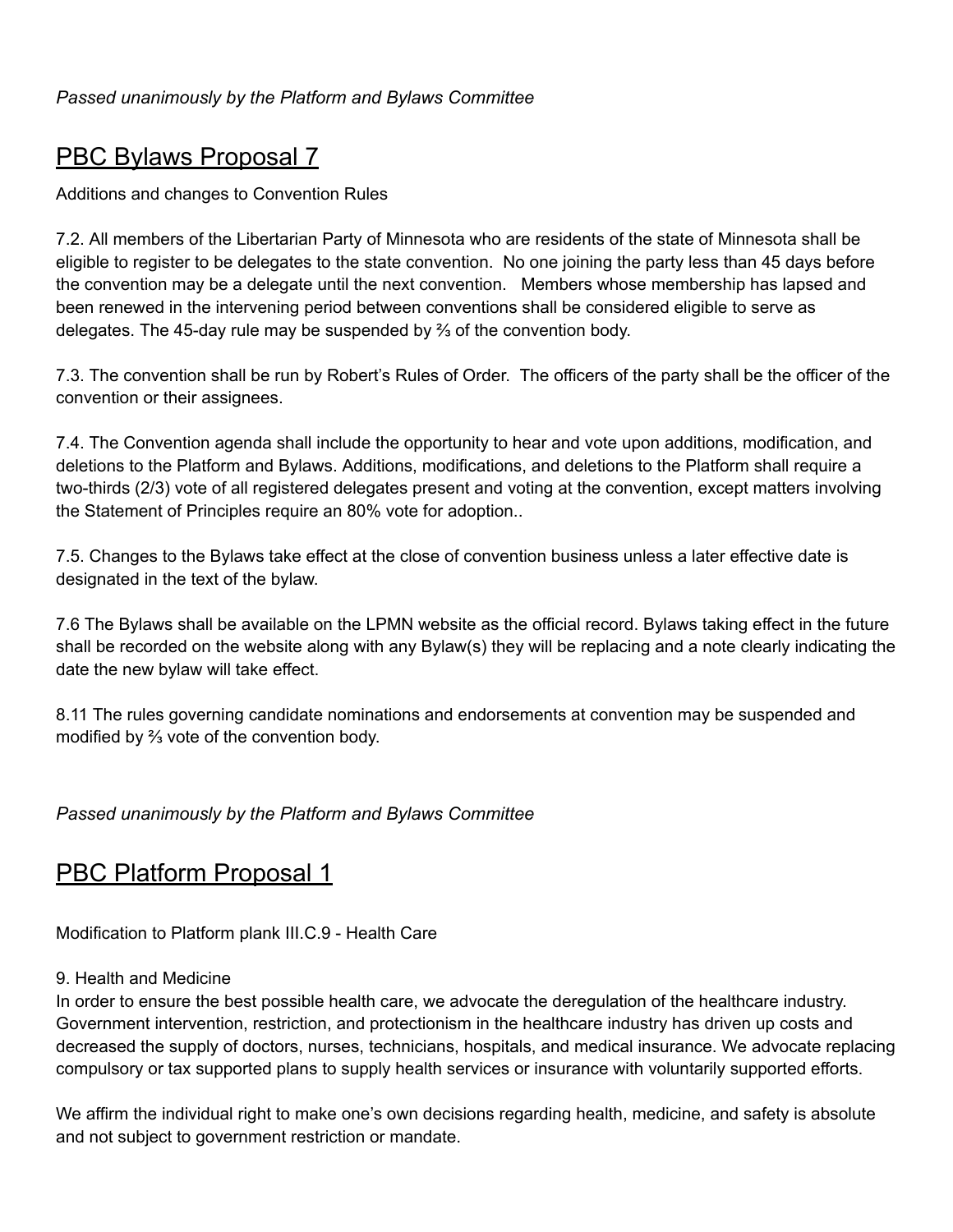## PBC Platform Proposal 2

New Plank on Agorism to be added to the end of Section A. Individual Rights and Civil Order

Agorism

We explicitly acknowledge the right of individuals to subvert state regulation, taxation, and executive orders through black and gray market activity, so long as such activity does not violate the individual rights and liberties.

*Passed unanimously by the Platform and Bylaws Committee*